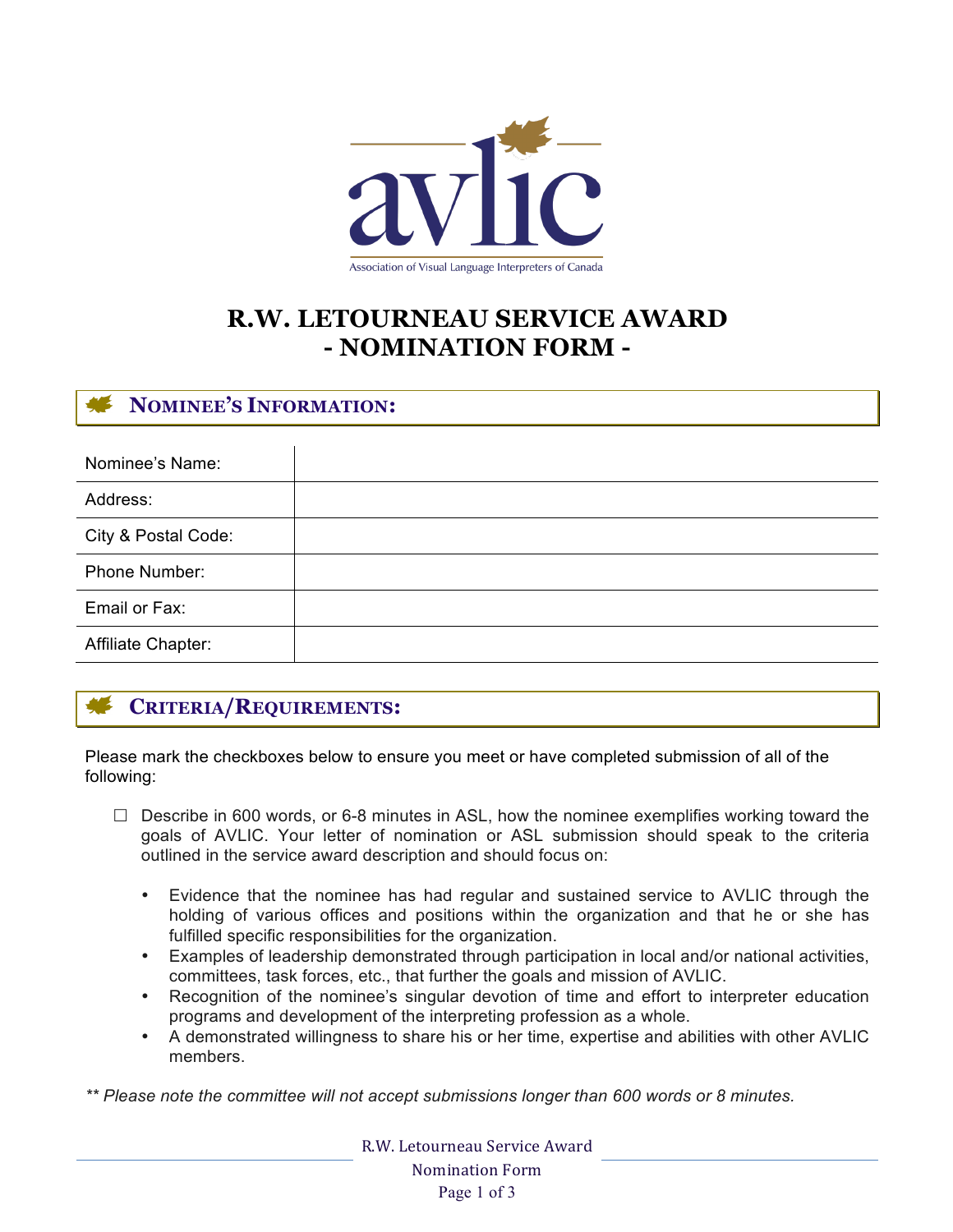# **SUBMISSION DETAILS:**

The deadline for applications is **April 30th** annually**.** The AVLIC Office must receive all aspects of the application by this deadline.

Please submit the remaining application requirements by ONE of the methods outlined below:

#### **Submission by Mail – English or ASL Nomination**

A print copy of the English documents, or a copy of the ASL Video on DVD can be mail to:

AVLIC ATTN: R.W. Letourneau Service Award 105- 39012 Discovery Way Squamish, BC, V8B 0E5

### **Submission by E-mail – English Nomination Only**

An electronic copy of all English documents can be emailed to:

TO: avlic@avlic.ca SUBJECT: R.W. Letourneau Service Award – Applicant's Name

### **Submission by E-mail – ASL Nomination option 1**

A link to the ASL video can be uploaded to YouTube, Vimeo or other such online video viewer and emailed to:

TO: avlic@avlic.ca FOLDER TITLE: R.W. Letourneau Service Award – Applicant's Name

- to learn how to create a YouTube account, visit: http://support.google.com/youtube/bin/topic.py?hl=en&topic=16546
- to learn how to mark your video as *unlisted* (only people who know the link can view it. It will not appear on any YouTube public spaces.), visit: http://support.google.com/youtube/bin/answer.py?hl=en&answer=181547

#### **Submission by E-mail – ASL Nomination option 2**

An electronic copy of ASL video can be uploaded to Dropbox.com and shared with:

TO: avlic@avlic.ca FOLDER TITLE: R.W. Letourneau Service Award – Applicant's Name

#### **Submission by Fax – English Nomination Only**

A print copy of all English documents can be faxed to:

1-604-567-8502

R.W. Letourneau Service Award Nomination Form Page 2 of 3